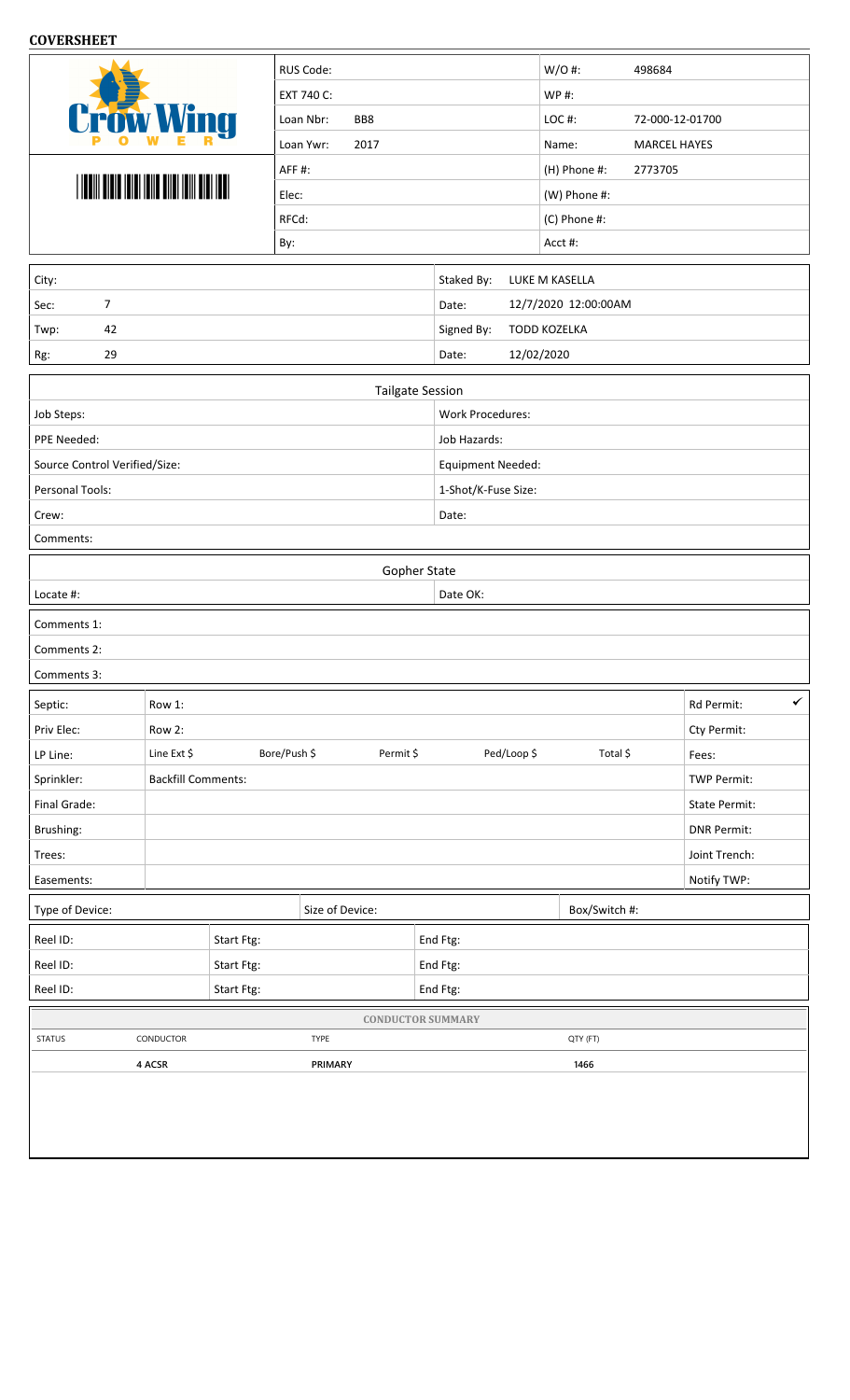**MATERIAL TICKET**

|                          | Staked By: | LUKE M KASELLA                 | RUS Code:         |                 | $W/O$ #: | 498684              |
|--------------------------|------------|--------------------------------|-------------------|-----------------|----------|---------------------|
| $\overline{\phantom{0}}$ | l Date:    | 12/7/2020 12:00:00A EXT 740 C: |                   |                 | $LOC#$ : | 72-000-12-01700     |
|                          | Signed By: | TODD KOZELKA                   | Loan Nbr:         | BB <sub>8</sub> | Name:    | <b>MARCEL HAYES</b> |
|                          | Date:      |                                | 2017<br>Loan Ywr: |                 | Acct #:  |                     |
| a.                       | Warehouse: |                                |                   |                 |          |                     |

| ASSEMBLY NAME                | <b>DESCRIPTION</b>            |                                           | <b>INSTALLED</b> |           | <b>RETIRED</b> |                         |          |  |  |
|------------------------------|-------------------------------|-------------------------------------------|------------------|-----------|----------------|-------------------------|----------|--|--|
| $30-6$                       | 30-6 POLE                     |                                           | ۰                |           | 3              |                         |          |  |  |
| $35 - 5$                     | 35-5 POLE                     |                                           | 3                |           |                |                         |          |  |  |
| A1.1                         |                               | (OLD A1) SINGLE PRIMARY SUPPORT, SINGLE   | 3                |           |                |                         |          |  |  |
| A2.1                         |                               | (OLD A1-1) DOUBLE PRIMARY SUPPORT, SINGLE |                  |           |                | 2                       |          |  |  |
| A6.1                         |                               | (OLD A6) DOUBLE DEADEND (STRAIGHT)        | ۰                |           |                | 1                       |          |  |  |
| H1.1                         |                               | (OLD M2-11)GROUNDING ASSY GROUND ROD TYP  | 3                |           | 1              |                         |          |  |  |
| S1.1                         | (OLD M3-4)CUTOUT SINGLE PHASE |                                           |                  |           |                | 1                       |          |  |  |
|                              |                               | <b>MAJOR MATERIAL ITEM SUMMARY</b>        |                  |           |                |                         |          |  |  |
| Description                  |                               | MAT ITEM ID                               | <b>INST QTY</b>  | Installed | Returned       | <b>RET QTY</b>          | Salvaged |  |  |
| WRAPLOCK TIES, SPOOL TIE #4  |                               | 120401                                    | 3                |           |                | $\overline{\mathbf{2}}$ |          |  |  |
| WRAPLOCK TIES, C NECK #4     |                               | 120402                                    | 3                |           |                |                         |          |  |  |
| WRAPLOCK TIES, DOUBLE TOP #4 |                               | 120405                                    | ۰                |           |                | 2                       |          |  |  |
| ROD, GROUND 8"               |                               | 195808                                    | 3                |           |                | 1                       |          |  |  |
| WIRE, 4 STRANDED BARE COPPER |                               | 210401                                    | 12               |           |                | 12                      |          |  |  |
| WIRE, 4-6 COPPER GROUND      |                               | 210601                                    | 105              |           | 35             |                         |          |  |  |
| POLE, 30" CLASS 6 PINE       |                               | 300601                                    | ۰                |           |                | 3                       |          |  |  |
| BOLT, 5/8" X 8" EYE          |                               | 325808                                    | ٠                |           |                |                         |          |  |  |
| BOLT, 5/8" X 10" EYE         |                               | 325810                                    |                  |           |                | 2                       |          |  |  |
| BOLT, 5/8" X 8" MACHINE      |                               | 335808                                    | ۰                |           |                | $\overline{\mathbf{z}}$ |          |  |  |
| BOLT, 5/8" X 10" MACHINE     |                               | 335810                                    | 9                |           |                | 8                       |          |  |  |
| BOLT, 5/8" X 8" UPSET        |                               | 345808                                    |                  |           |                |                         |          |  |  |
| BOLT, 5/8" X 10" UPSET       |                               | 345810                                    | 3                |           |                | 2                       |          |  |  |
| POLE, 35" CLASS 5 PINE       |                               | 350501                                    | 3                |           |                | ۰                       |          |  |  |
| CLAMP, GROUND ROD            |                               | 773006                                    | 3                |           |                | 1                       |          |  |  |
| CLAMP, HOT LINE              |                               | 773009                                    | ۰                |           |                | 1                       |          |  |  |
| CLAMP, DEADEND, #4-1/0       |                               | 775010                                    | ٠                |           |                | 4                       |          |  |  |
| NUT, EYE 5/8"                |                               | 815801                                    |                  |           |                | 2                       |          |  |  |
| WASHER, SQUARE 5/8" 2X2      |                               | 825822                                    | 9                |           |                | 13                      |          |  |  |
| SCREWS, LAG                  |                               | 855501                                    |                  |           |                | $\mathbf{1}$            |          |  |  |
| BRACKET, CUTOUT W/STRAP      |                               | 860102                                    | ٠                |           | 1              |                         |          |  |  |
| CUTOUT, SINGLE SHOT LB 15 KV |                               | 861501                                    | ٠                |           |                | 1                       |          |  |  |
| INS. SPOOL                   |                               | 880002                                    | 3                |           |                | 2                       |          |  |  |
| INS. SUSPENSION EPOXILATOR   |                               | 880004                                    |                  |           | 2              |                         |          |  |  |
| INS. POLE TOP 7.2            |                               | 887201                                    | 3                |           |                | 4                       |          |  |  |
| PIN, POLE TOP 7.2            |                               | 897201                                    | 3                |           |                | 4                       |          |  |  |
|                              |                               |                                           |                  |           |                |                         |          |  |  |
|                              |                               |                                           |                  |           |                |                         |          |  |  |
|                              |                               |                                           |                  |           |                |                         |          |  |  |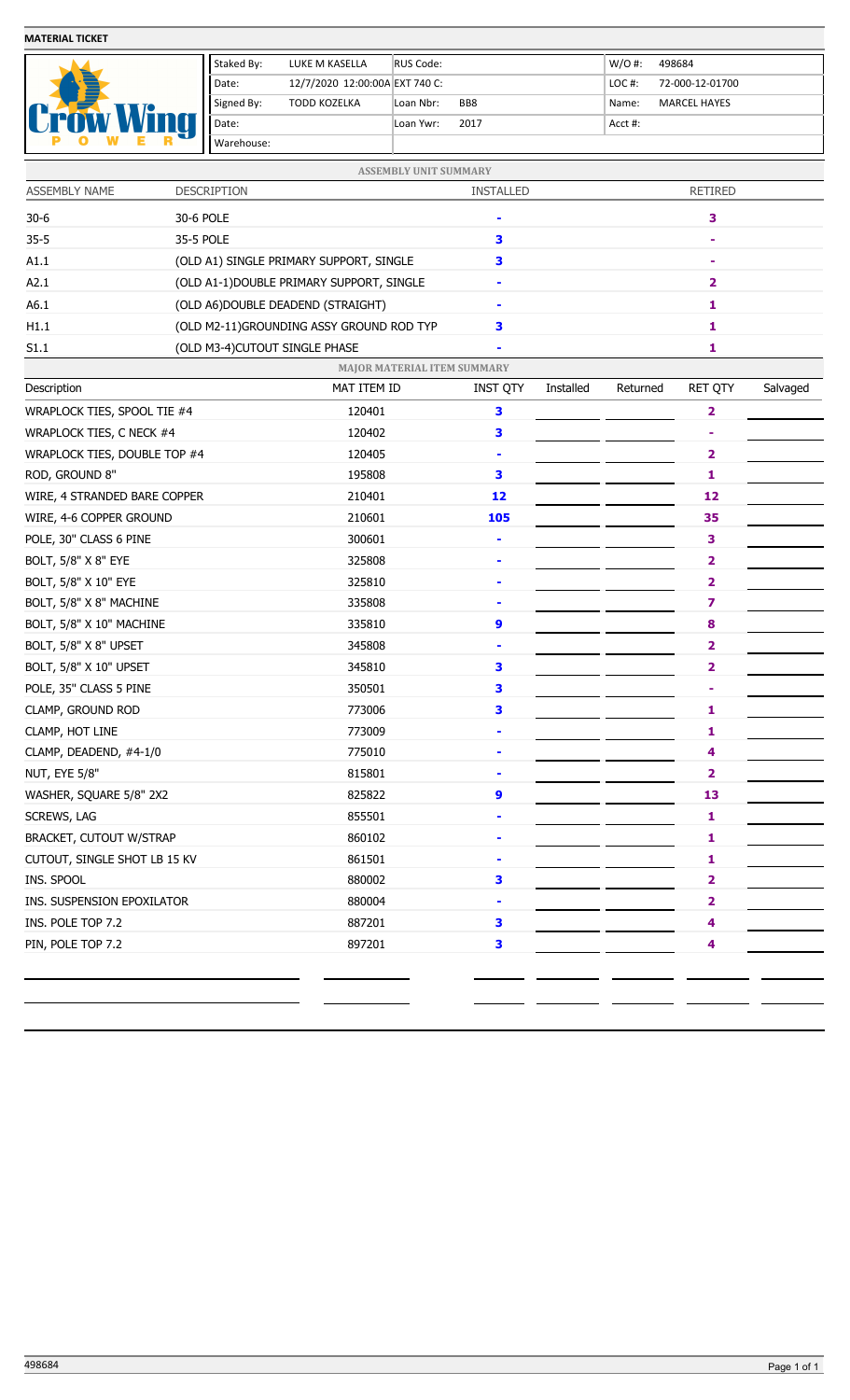